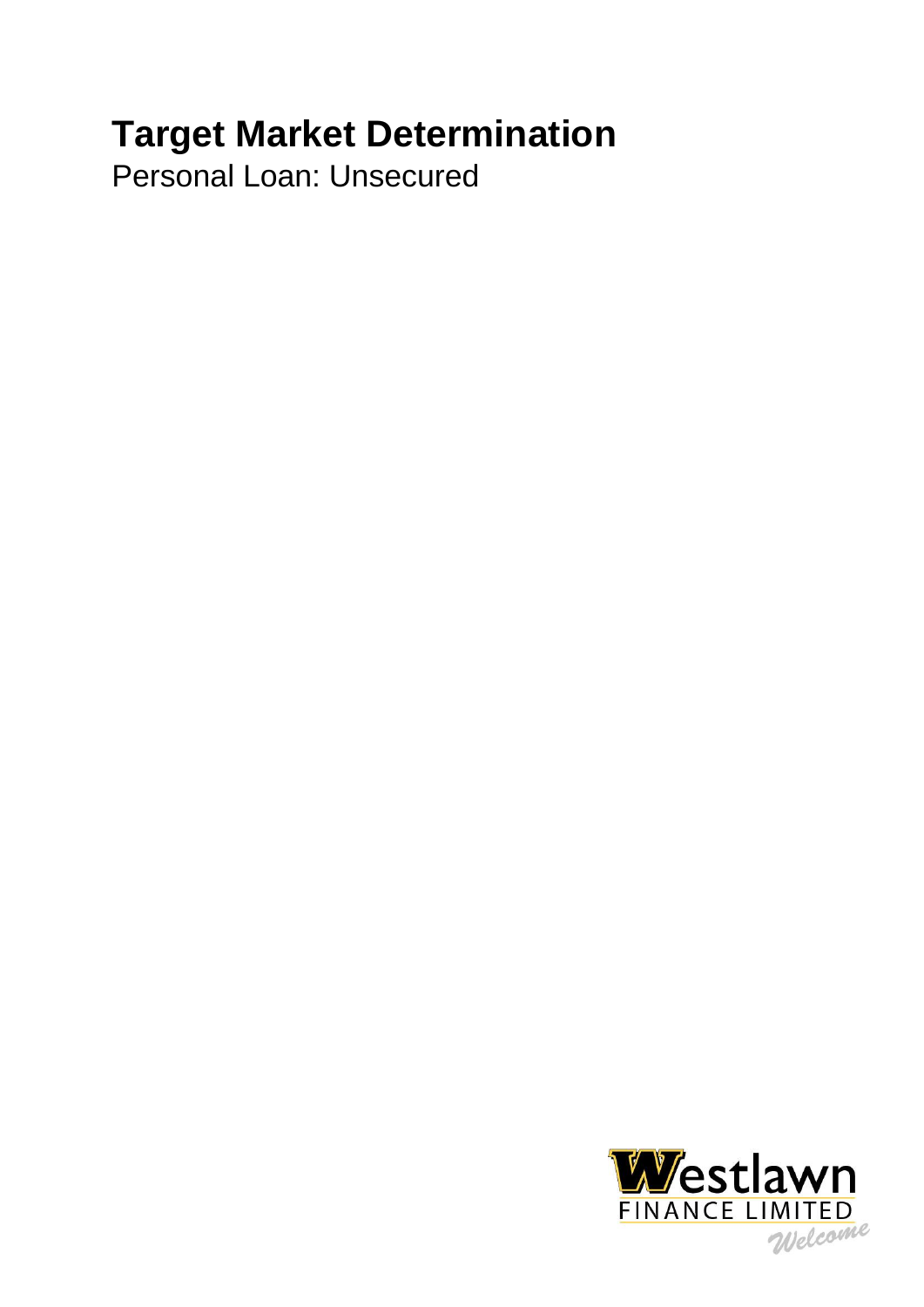# **Target Market Determination**

Personal Loan: Unsecured

# **Product**

Personal Loan: Unsecured

#### **Issuer**

Westlawn Finance Limited ABN 19 096 725 218 Australian Credit Licence No. 387844

## **Date of TMD**

5 October 2021

## **Target Market**

#### **Description of target market**

Retail clients who:

- are seeking a loan of at least \$3,000 for any worthwhile purpose including to make a purchase or to consolidate an existing debt
- are aged 18 years or more and meet the credit assessment criteria for the product
- are a permanent resident of Australia or hold a relevant work visa
- need the flexibility to make additional repayments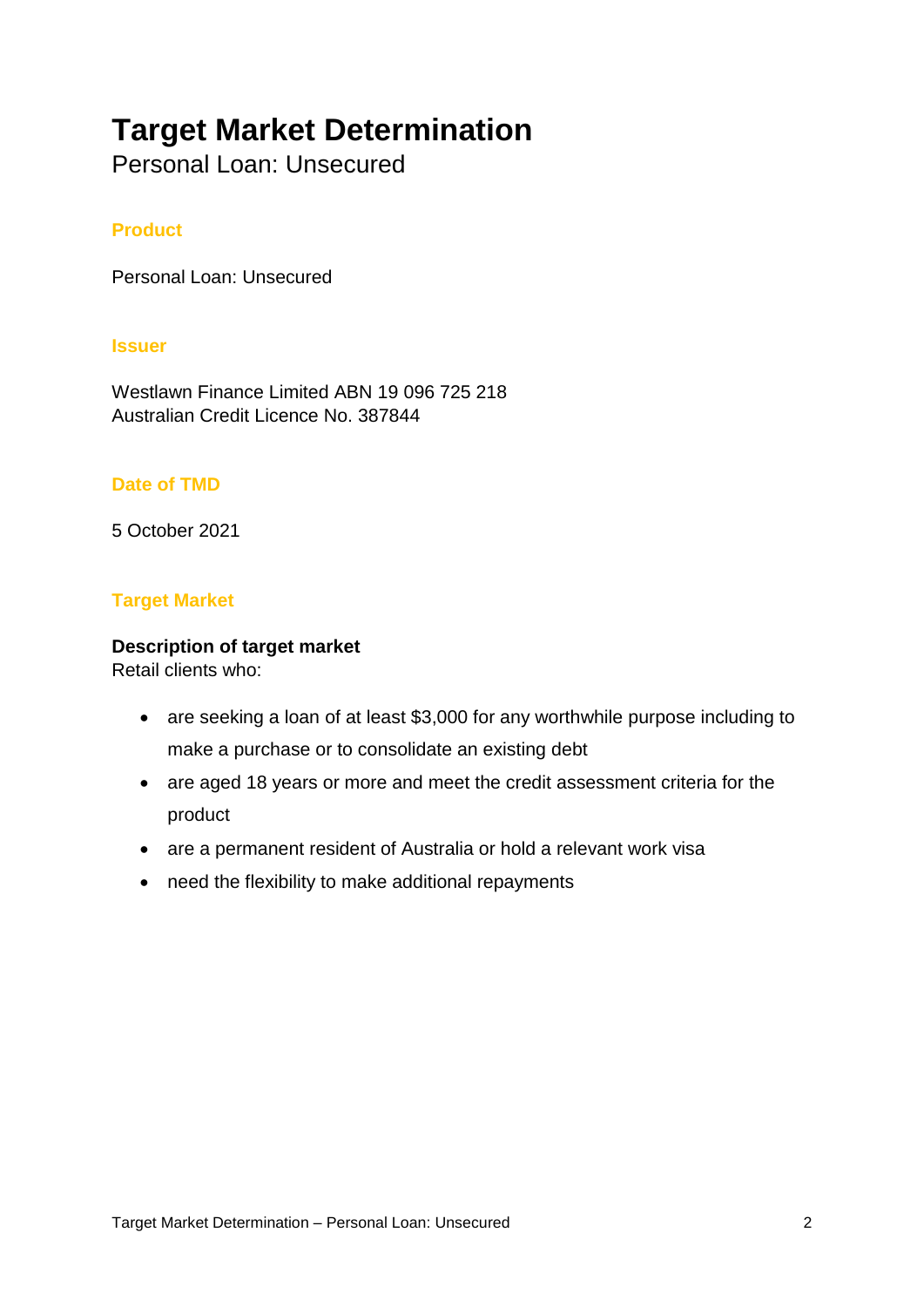# **Description of product, including key attributes**

This is an unsecured fixed rate personal loan. The key attributes are:

- Minimum loan amount \$3,000
- Loan terms of maximum of 5 years
- Fixed interest rate
- Repayment calculated monthly, however weekly or fortnightly allowable
- The ability to make additional repayments without penalty
- Unable to make redraws of advance payments
- Establishment fee applicable
- Early termination fee payable based on the scheduled remaining term of the contract at the time of termination

# **Appropriateness of Product for target market**

The product's attributes are designed to support the target market's objectives, needs and financial situation.

# **Distribution conditions**

This product is distributed by the issuer through the channels of the Westlawn branch network.

Distribution conditions for this product include:

- ensuring that retail clients meet the eligibility requirements for the product
- ensuring that distribution is by appropriately trained staff only

There are no other distributors for this product.

How the distribution channels will enable the product to reach consumers in the target market:

- Provide product support and information via staff located in branch network either by face to face interview or telephone or email
- Staff are appropriately trained and accredited